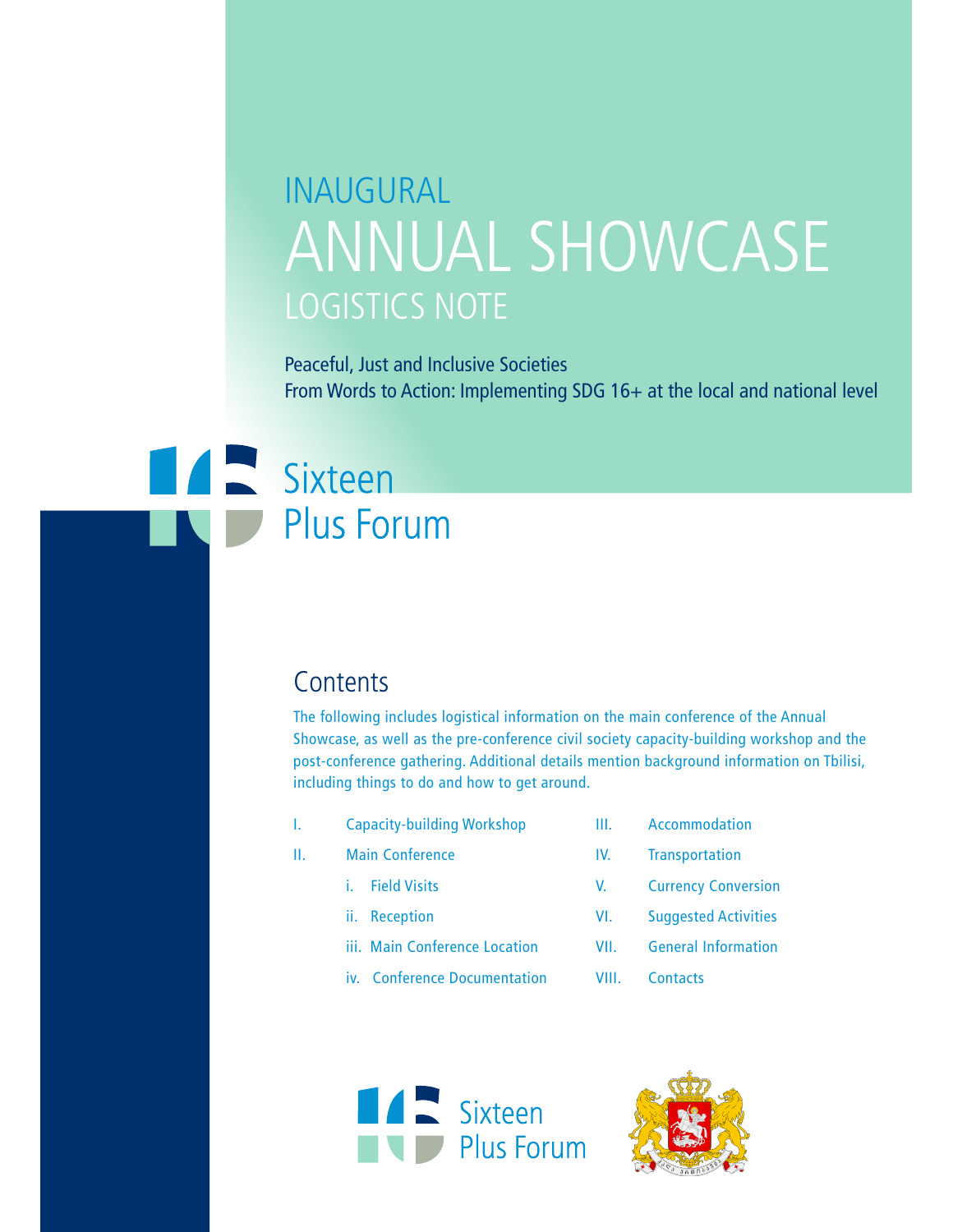Sixteen Plus Forum

# I. Capacity-Building Workshop

**Sunday, 29 October 2017, 10:00 AM - 6:00 PM**

**Venue:** Fabrika Tbilisi, 8 Egnate Ninoshvili Street, Tbilisi 0102

**Website:** fabrikatbilisi.com/community

**Wif:** Fabrikaconferencehall **Password**: fabrikahall

**Transportation:** Buses to be provided from the Courtyard Marriott and the IOTA hotels.

A detailed agenda for the worshop will be sent. Lunch will be served.



## II. Main Conference

### i. Field Visits

#### **Monday, 30 October 2017**

Registration to begin the evening before

**Venues:** Open Society Foundation of Georgia, 10 Chovelidze st., Tbilisi

> Customs Clearance Zone Bypass Road 36km, Tbilisi

Public Service Hall 2 Sanapiro st., Tbilisi

Informal buffet lunch to be served at the IOTA

#### **Contacts for Field Visits:**

**Ana Kvernadze** at akvernadze@gov.ge or +995 568 017 117

**Mariam Tutberidze** at m.tutberidze@idfi.ge or +995 577 12 70 42

### ii. Reception

**Monday, 30 October 2017, 8:00 - 10:00 PM Location:** Funicular Tbilisi Mtatsminda plateau, Tbilisi 0114 Website: www.funicular.ge/eng

### iii. Main Conference Location

**Tuesday, 31 October to Wednesday, 1 November Conference Venue**: The Courtyard Marriott Hotel **Final Registration:** 9:00 AM

Catered lunch will be served at the conference location on Tuesday and Wednesday

### iv. Conference Documentation

The Concept Note, annotated Agenda and Panelist Biographies will be emailed to all registered participants and can be found in the welcome packets provided once in Tbilisi.

### III. Accommodation

#### **The Courtyard Marriott Tbilisi**

4 Freedom Square, Tbilisi 0105

website: www.marriott.com/hotels/travel/tbscycourtyard-tbilisi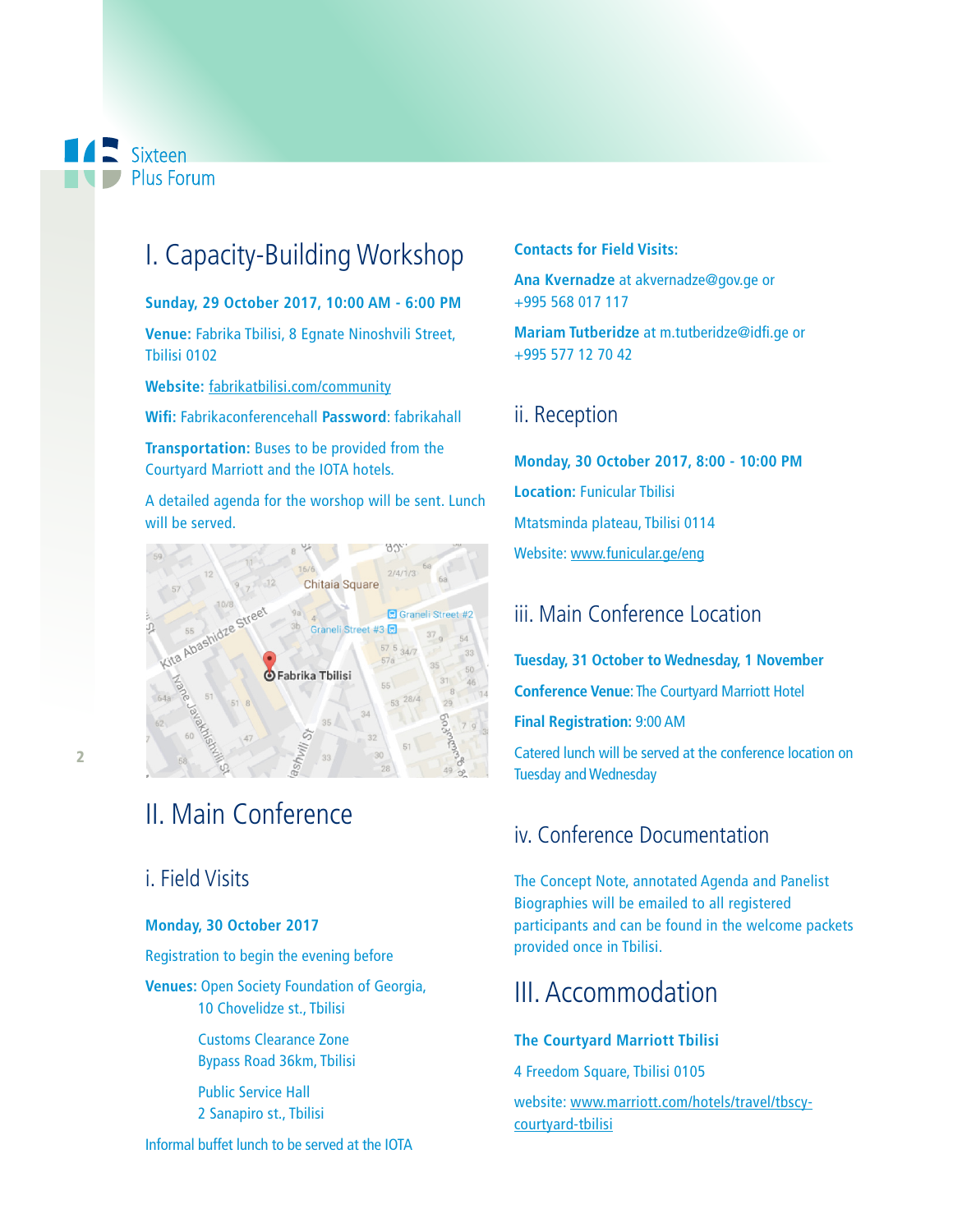Sixteen **Plus Forum** 

> **Check-in:** 3:00 PM **Check-out:** 12:00 PM

#### **The IOTA, Tbilisi**

10 Mikheil Lermontovi Street, Tbilisi 0105 website: www.iotahotels.com **Check-in:** 3:00 PM **Check-out:** 12:30 PM

### IV. Transportation



#### **Getting from the Airport to the Hotels**

The hotels are located around 10 miles west of the airport.

**Taxi Service** is available just outside the terminal and 24 hours a day. The trip takes 20-30 minutes to the city center, depending on traffic. The fee is 30 GEL. The most convenient taxi service in Tbilisi is Taxify. Wifi is free at the airport.

**Airport Shuttle Service** is available from Tbilisi

International Airport and stops at Freedom Square, close to both hotels. Service is available 24 hours a day and costs 10 GEL per person.

**Bus Service** is located in front of the Arrival Hall and provides passenger transportation 24/7 between the Tbilisi Airport and the city center. One way fee is 0.50 GEL. Public transport in Tbilisi is not convenient and it is advised to taxis or the Shuttle Service.

#### **Getting to the Field Visits and Reception**

Buses will be waiting in front of the IOTA and Courtyard Marriott Hotels to take participants to all field visit locations and back to the hotels.

At 7:30 PM, buses will be waiting outside the two hotels to take the participants to the reception venue. After the reception, buses will take the participants back to the hotels.

#### **Getting around in Tbilisi**

#### **Taxi**

Taxis are almost always unmetered. It is important to agree on the fare before getting in. The standard cost for a short ride (up to about 1-2 miles) is 5 GEL. Longer rides cost up to 10 GEL. Taxify is most convenient taxi service in Tbilisi. To use taxify, download the app on your smartphones.

#### **Metro**

The Tbilisi subway operates from 6am to midnight, and its two lines the reach most important parts of the city. Signage and announcements are in English as well as Georgian. Before using either the Metro or Bus in Tbilisi, you will need to get a public transportation card that costs 2 GEL, which can be bought in any Metro Station.

#### **Bus**

Tbilisi has a network of public transportation (TTC), with more information to be found here: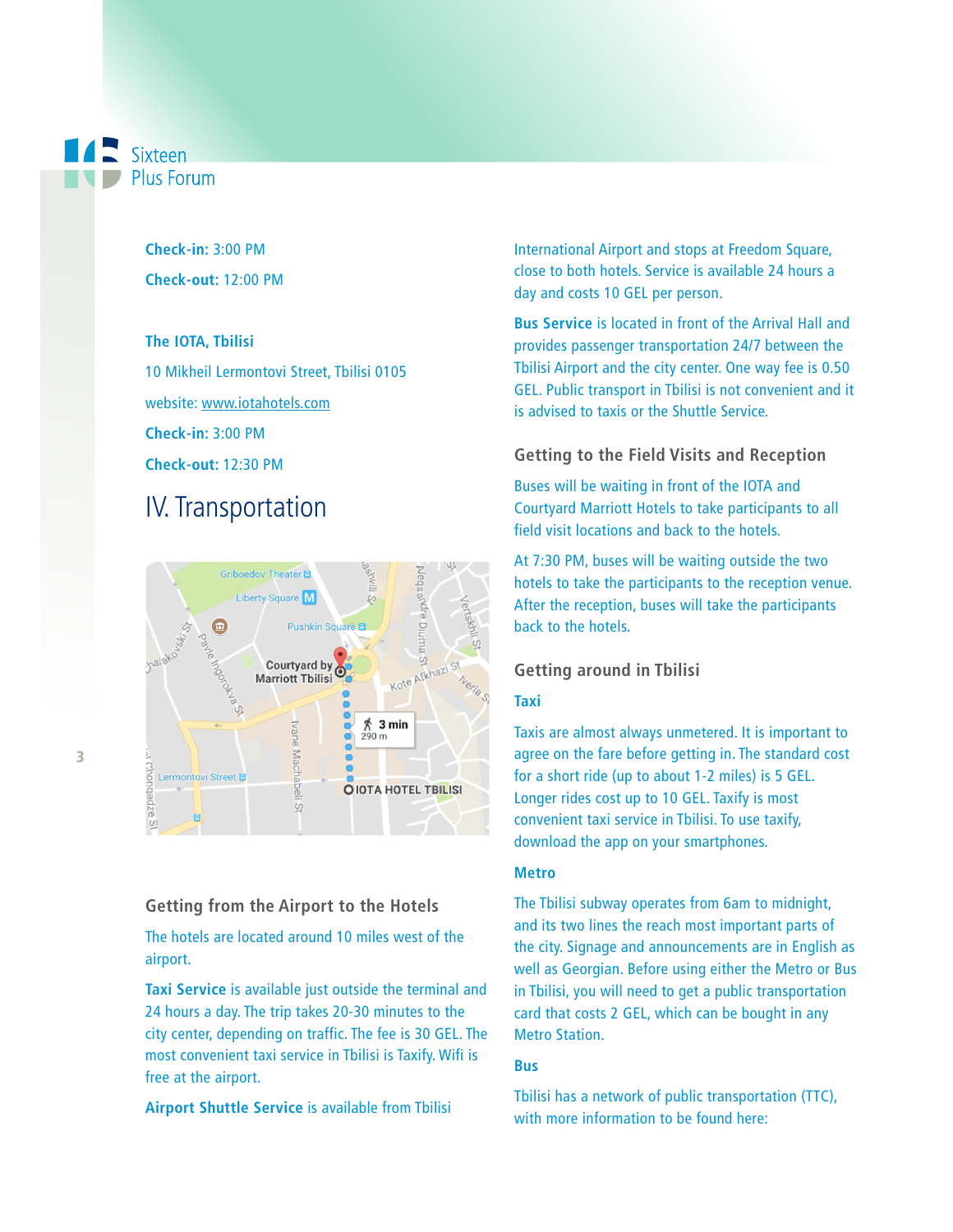**A** Sixteen **D** Plus Forum

> bit.ly/2yEIvhA. Fares are 0.50 GEL per bus ride and further bus rides within 1 1/2 hours of tapping in are not charged.

## V. Currency Conversion

The national currency is the lari, which can be translated into "treasure". It is advisable to convert currency at local banks. A Bank of Georgia is located inside the Courtyard Marriott and is open 24/7.

1 GEL =  $0.40$  USD or 1 USD =  $2.48$  GEL 1 GEL =  $0.34$  EUR or 1 EUR =  $2.92$  GEL

## VI. Suggested Activities

- **Old Tbilisi** concentrates the main sights of the city. It is well known for its sulfur bathhouses fed by natural hot springs. You can also find plenty of restaurants, open-air cafés, bars and art galleries in the area and especially near Shardeni Street. You can also visit the Leghvtakhevi small waterfall in the Bath district of Old Tbilisi.
- **t Narikala Fortress on Narikala Hill** is an ancient fortress overlooking Tbilisi. It was constructed for defense purposes in the 4th century and considerably expanded over the subsequent years. The fortress consists of two walled sections on a steep hill between the Sulphur Baths and the botanical gardens of Tbilisi; and on the lower court the Saint Nicholas Church. Open everyday and 24/7.
- **Georgian National Museum** unifies ten leading museums in Georgia such as the Museum of Georgia, the National Gallery, the Museum of Fine Arts, the Open Air Museum of Georgia, etc. Open everyday except Monday from 10:00 AM to 8:00 PM. For more information, please follow this link: bit.ly/2xb3V2p.
- **Ethnographic Museum** is located in Tbilisi's Vake District, to the west of Turtle Lake. Each of its exhibits present a certain historic-ethnographic area of Georgia. More information at bit.ly/2zoxbmV.
- **t The Holy Trinity Cathedral of Tbilisi or Sameba Cathedral** is the main cathedral of the Georgian Orthodox Church. It was constructed between 1995 and 2004 and is a synthesis of traditional styles dominating the Georgian church architecture with some Byzantine undertones.
- **t Anchiskhati Basilica of Saint Mary** is the oldest surviving church in Tbilisi, dating from the 6th century.
- **t Statue of Mother Georgia** Kartlis Deda View point is a statue that was erected on the top of Sololaki hill in 1958, the year of Tbilisi's 1500th birthday. You can get to the Statute with cable car from the Rike Park, Old Tbilisi. To pay for the Cable Car, a public transportation card can be used.
- **t Monument of Zurab Tsereteli "Chronicles of Georgia"** is located in the suburbs of Tbilisi. This giant monument describes historical events of Georgia and overlooks Tbilisi Sea. 30-minute ride from Tbilisi center.
- **The National Botanical Garden of Georgia lies** in the Tksavkisis-Tskali Gorge on the southern foothills of the Sololaki hill and possesses a collection of over 4,500 taxonomic groups dispersed over 161 hectares. Open daily from 9:00 AM to 7:30 PM.
- **The Bridge of Peace** is a bow-shaped pedestrian bridge made of steel and glass and illuminated with numerous LEDs, over the Kura River, opened in 2010.
- **The Dry Bridge Market** is a famous flea market,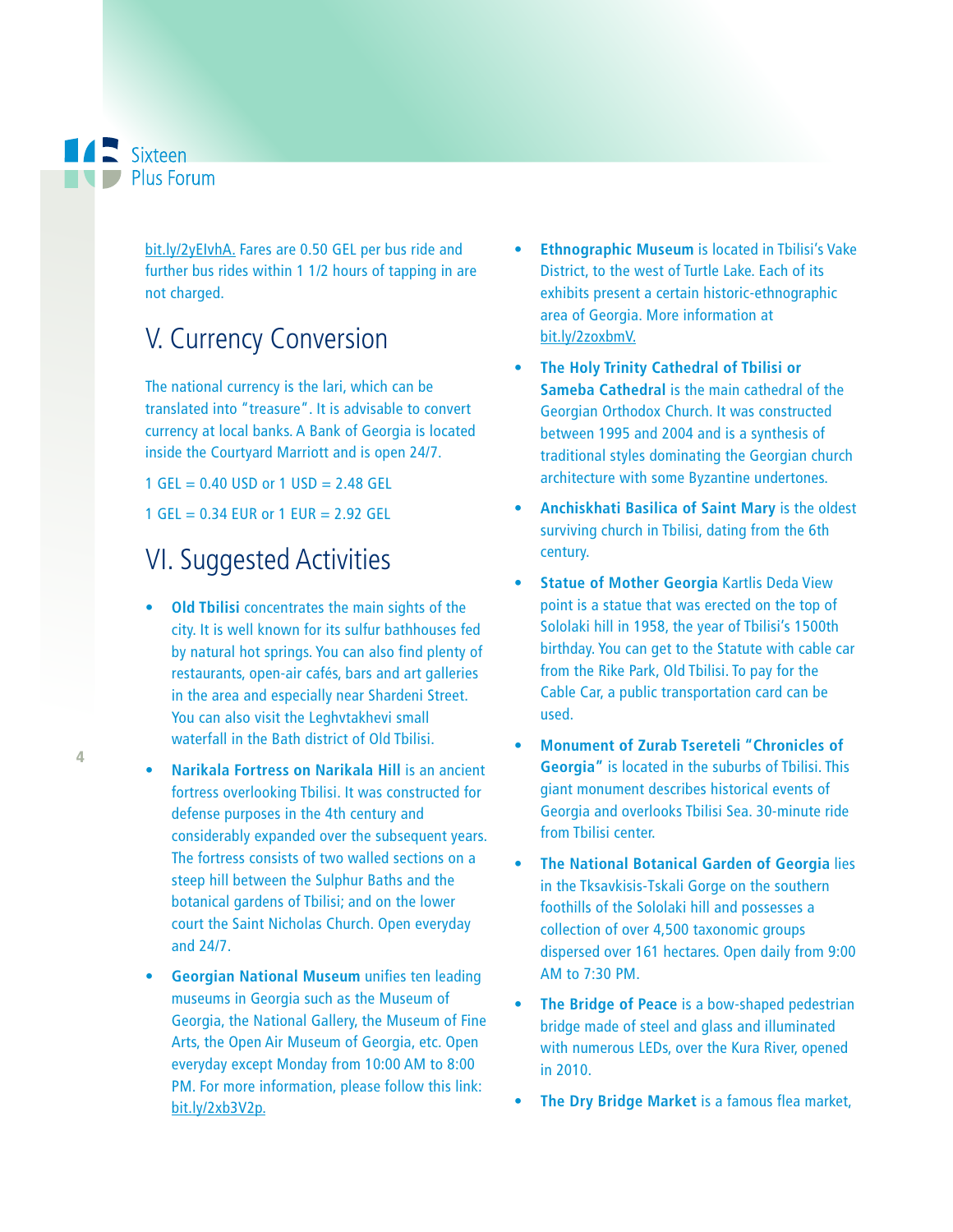

where you can find art exhibitions and antiques for sale. Open daily in good weather from 12:00 PM to 5:00 PM.

**• The Tbilisi Funicular** leads to the Mtatsminda, an amusement park and restaurant overlooking the entire city.

For other sights and information, please see the Georgia National Tourism Administration website: georgia.travel/en\_US/shida-kartli/tbilisi.

#### **Cafés/Restaurant**

- **t Keto and Kote** Modernized traditional Georgian food, nice view over Tbilisi, with cozy outdoor seating. Located on Davit Toradze st. (10 min. walk from Freedom Square) Visit: www.facebook.com/ketodakote
- **t Azarphesha** Here you can ask for a wine tasting and traditional Georgian food. Loaded on Pavle Ingorokva st. (5 min. walking distance from Freedom Square). Visit Facebook page for details: bit.ly/2yvV2UX
- **t 8000 Vintages** Wine bar on 26 Sulkhan Tsintsadze st. Saburtalo district (15-20 min, ride from Freedom Square). Visit Facebook page for details: www.facebook.com/8000mosavali
- **•** Barbarestan Barbarestan is a little atypical for a Georgian restaurant. In fact, it is located in a cozy apartment. Barbarestan offers interesting Georgian food, borrowed from the recipe book of the 19th century duchess Barbare Jorjadze. Located on 132 D. Agmashenebeli ave. Visit Facebook page for details: www.facebook.com/ barbarestan
- **Shavi Lomi Traditional Georgian food prepared** in a modern way. Famous for its green Elarji, traditional Georgian food from Samegrelo region and Gobi. Located on 30 Qvlividze st. Visit

Facebook page for details: bit.ly/2z9XApw.

- **t Tabla**  A high-class Georgian restaurant. Offering wine tasting as well. Located on 33 Chavchavadze ave. Visit Facebook page for details: www.facebook.com/TablaSaloon.
- **Fabrika** A former soviet sewing factory that has been repurposed and transformed into a multifunctional urban space. Offers variety of shops (including ceramics studio), cafes and bars in its yard and co-working space as well. Located on 8 Egnate Ninoshvili st. Visit Facebook page for details: www.facebook.com/FabrikaTbilisi
- **Entree A chain of cafes, comfortable for quick** lunch or break, offers variety of sandwiches, wraps and sweets. One of its branches is located on Kote Apkhazi st. Visit Facebook page for details: www.facebook.com/entree.ge

#### **Shopping in Tbilisi**

Tbilisi has several shopping streets such as Pekini Street or Aghmashenebeli avenue; several trade centers at Rustaveli avenue – Merani Shopping Centre or Chavchavadze avenue – Pixel Shopping Centre for instance. For souvenirs, best locations are on Leselidze/Kote Afkhazi street (sulfur bath district), at Rustaveli avenue, or on the Dry Bridge. For Georgian sweets (Churchkhela) visit shop Badagi close to Freedom Square 2, Roman Miminoshvili st.

## VII. General Information

#### **Weather**

Average temperatures in autumn: 10°C – 20°C (50°F – 68°F) . Autumn can be rainy.

#### **Electricity**

The standard voltage in Georgia is 220 V and the standard frequency is 50 Hz.